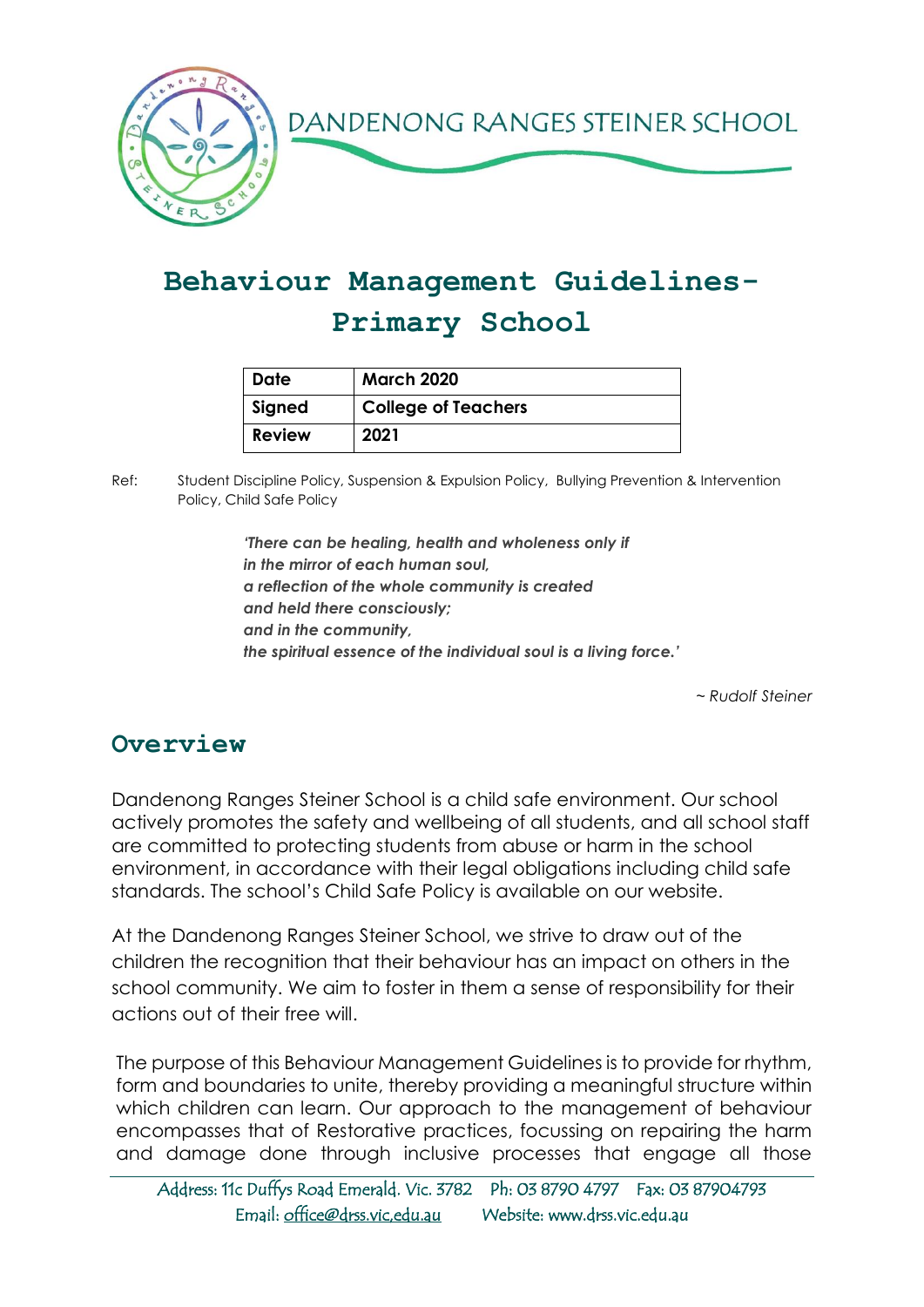concerned. This shifts the focus from punishment to learning and from the individual to the community.

At the Dandenong Ranges Steiner School, corporal punishment is not permitted.

Contained within are firm guidelines to curtail disruptive behaviour and lead children to recognise the consequences of their actions. Out of this process will emerge the capacities for concentration, co-operation and consideration.

## **Development Profile of Classes 1-3**

### Class One

During the first year, the class acquires the good habits of classroom life and work which will form the basis of their time and all subsequent learning at school.

The teacher aims to lead the children into becoming a socially cohesive group who care for and listen to each other.

Cultivating reverence for nature, care for the environment, respect for others, interest in the world and confidence in their teachers – these are the aspirations for Class 1 and the following classes.

## Class Two

These initial experiences of the first year are deepened and enhanced in Class 2. In this second year, a mood of contrast and polarisation may surface which can be observed in the way students relate to each other. To help children through this stage, the curriculum provides story material where the portrayal of contrasting human qualities and characteristics are found in the Celtic legends, stories of the Saints and in animal fables.

Together with strong and consistent leadership from teachers, the children derive direction and ways of working with their world from the story images presented in the curriculum.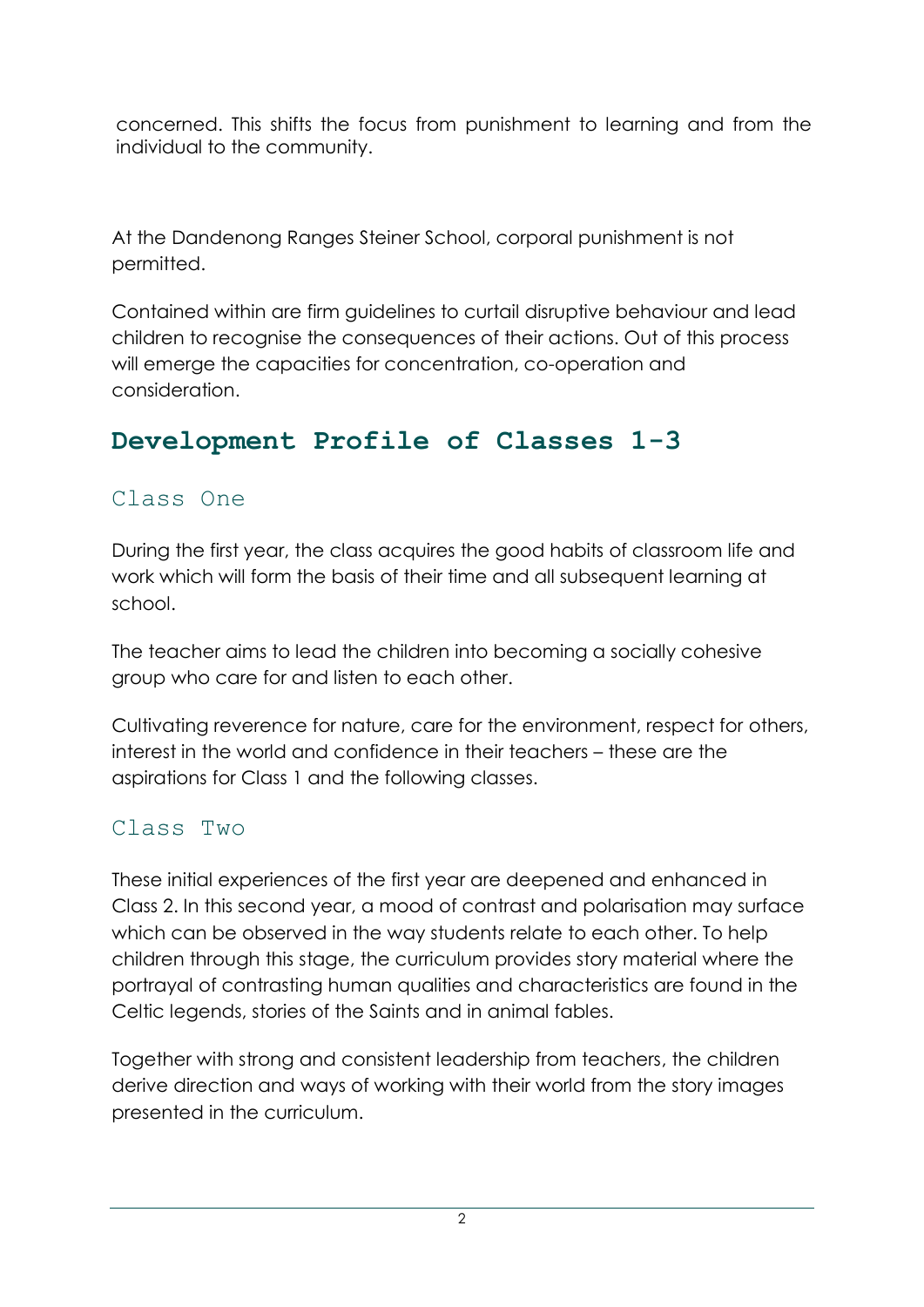### Class Three

At this time, Class 3 students begin to undergo noticeable physiological, psychological and cognitive changes. These changes are often referred to as the 'ninth/tenth year threshold' or 'crossing.'

In Class 3, the child experiences a duality in perceiving the world in their feeling realm. Subjective inner experiences and outer objectivity stand at odds with the child. Questioning, doubt, aloneness and a tendency to criticise are emergent features. For most children, a significant step in selfawareness occurs during this year, along with a distinction between an inner and outer world. Contrasting emotions of the sense of loss and a sense of wonder at seeing the world in a new way can lead to confusion and insecurity. These can be expressed in changes of behaviour that can vary considerably according to temperament and personality.

The stories and images of the Old Testament, its laws and guidance, foster security during this unsettled period. Main lesson blocks on Farming and Building help children to engage in a new and self-confident way with their world. Through this work, the class teacher helps transform the initial feeling of separateness from the world into a feeling of responsibility for it.

Clear behaviour guidelines and a strong sense of social unity in the class are particularly important during this time of change and development.

#### Classes Four to Six

Throughout Classes 4 to 6, a strengthening individuality is expressed and the previous guidelines for behaviour now need to be held firmly with consistent, clear boundaries. Breaches of boundaries require clearly articulated consequences, the acceptance of which leads to self-responsibility and independence.

## **School Climate**

The following encapsulates the preferred ideal in each sphere.

In the classroom:

- order
- grace and reverence
- respect for each other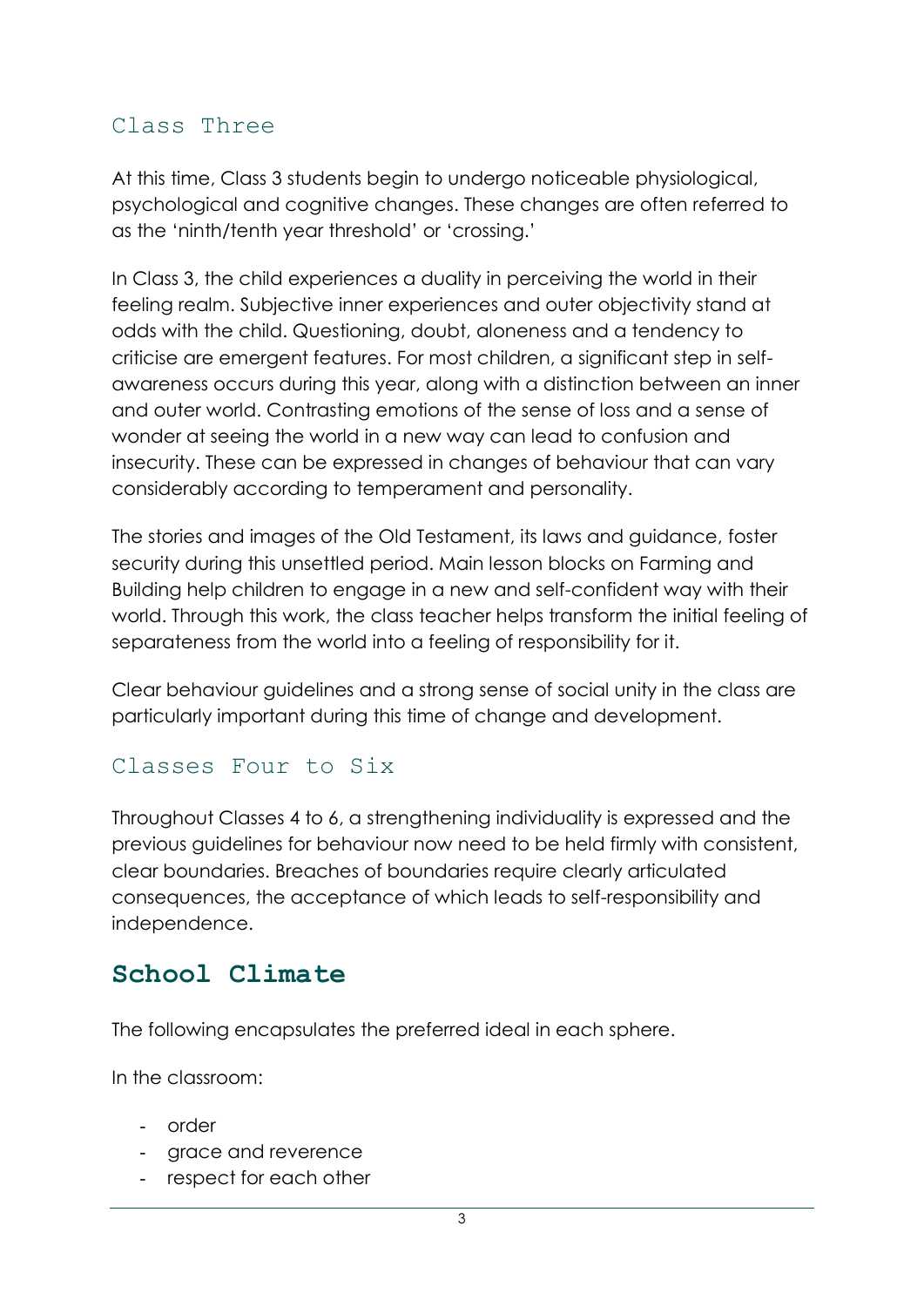- caring
- co-operation
- sanctuary safe, secure, warm
- appreciation of differences, individual diversity
- concentration / focus on the work
- stimulating and interesting work
- beautiful surroundings
- kindness, support, loving atmosphere
- interest in others
- sense of community
- acknowledgement of positive qualities / actions as they occur

Between teachers and parents:

- co-operation
- warmth, first communication, clarity
- trust
- mutual appreciation
- realistic expectations.

**The following behaviours are not acceptable**: (see Student Duty of Care Policy, Student Discipline Policy, Bullying Prevention & Intervention Policy)

- physical or psychological harassment
- stealing
- destruction of or damage to property
- spitting
- fighting, punching, kicking
- inappropriate, insolent or abusive language.

#### **The school expects**:

- punctuality
- consideration in manner and actions towards others
- co-operation with and courtesy towards others
- non-interference with the property of others
- appropriate language
- concentration on topic / task
- adherence to school boundaries
- care of school grounds, buildings and equipment
- clothing as per policy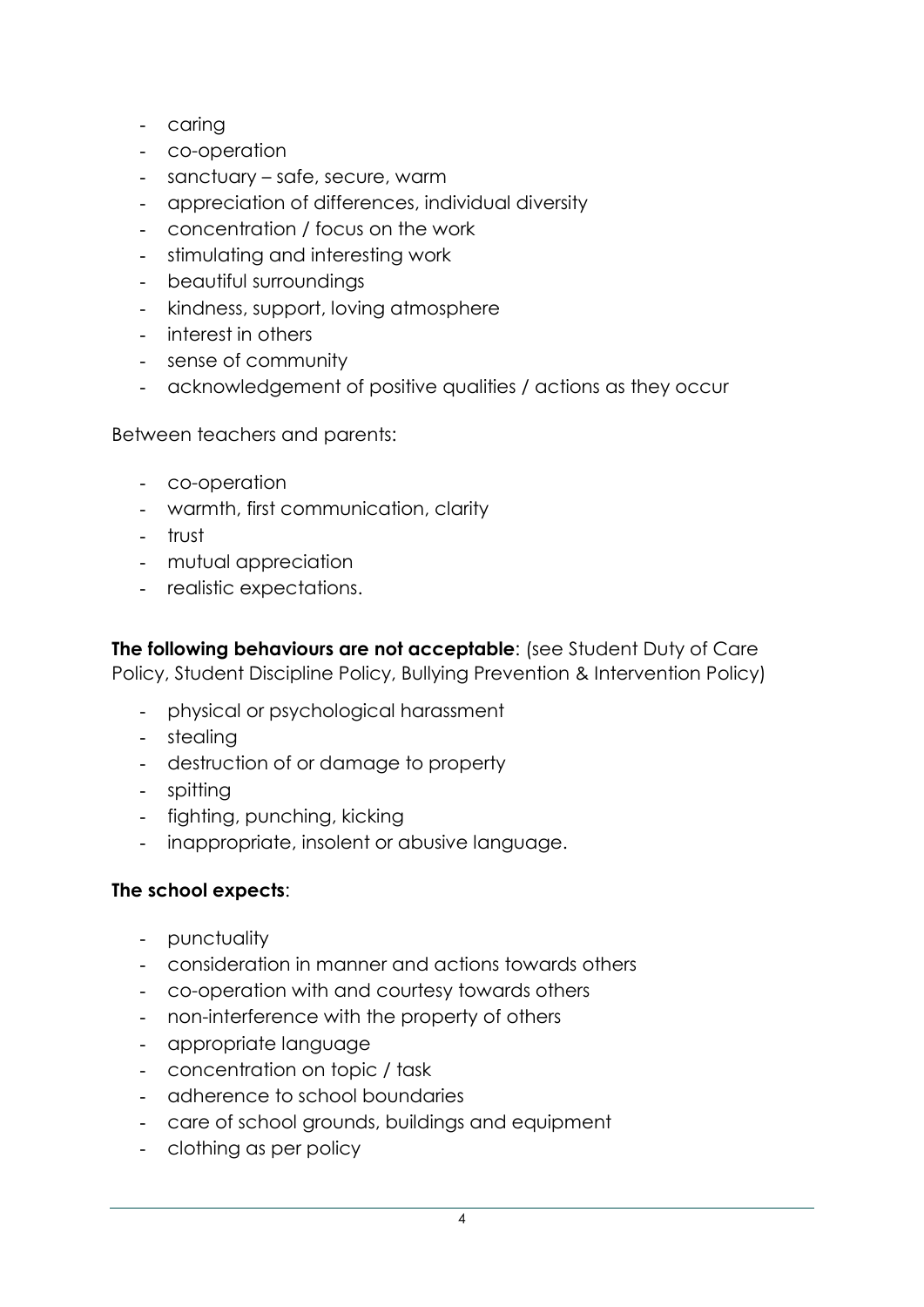## **Rights and Responsibilities**

The basic rights of all individuals in the school are:

- 1. To feel safe in or out of class.
- 2. To be treated with civility and respect.
- 3. To learn/teach without undue disruption or interference.

Additional children's rights include:

- 1. To work in clean and pleasant surroundings.
- 2. To receive care and attention.
- 3. To be treated with understanding and fairness.

The responsibility of all is to respect these rights.

### **BEHAVIOUR MANAGEMENT STRATEGIES**

These guidelines recognise that inappropriate behaviour falls under three headings.

- 1. Day to day minor
- 2. Recurrent and / or serious
- 3. Dangerous illegal or violent

These behaviours can also occur in either of two realms.

- 1. Within the child's classroom.
- 2. Outside the child's classroom (i.e. anywhere else within the school).

## Behaviour Management within the Classroom or School Grounds

While it is expected that all teachers will have their own strategies for dealing with minor disturbances within the classroom, there are also school-wide strategies which all teaching staff and all playground duty staff will observe.

Strategies are as follows:

- **Request / Instruction**: the teacher instructs the class as a group and expects a response. Instruction given to a specific child should be prefaced by their name.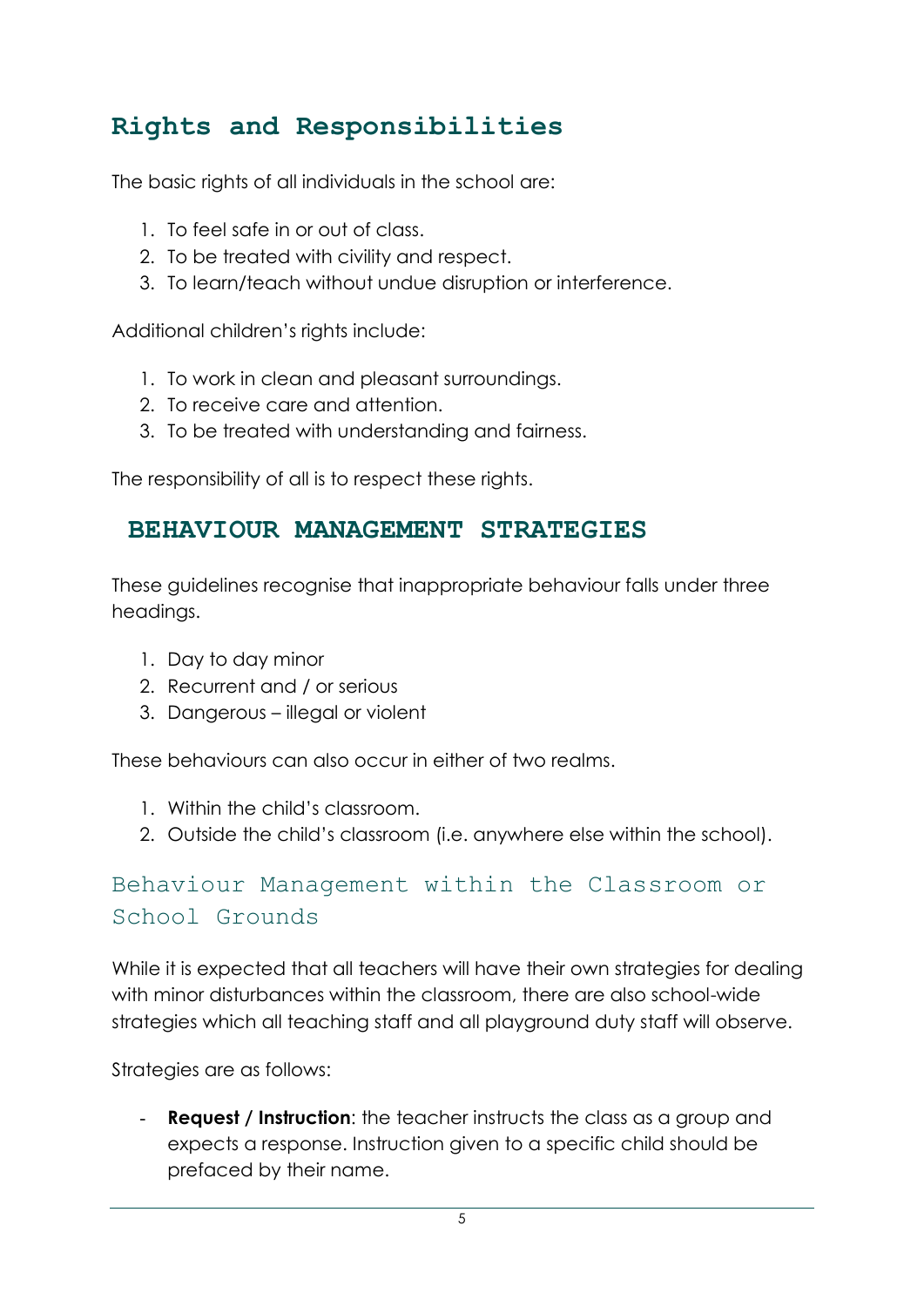- **Documentation**: this is a useful running record through which a teacher may keep an account of what is actually happening. It then can form a valid basis for discussion with i) the child, ii) the parents, iii) colleagues.
- **Change seating**: the child can be required to shift for the duration of the lesson.
- **Conversation**: this implies a two-way exchange, which cannot take place during class time.
- **Moral stories**: teacher tells the class a story/stories that relate indirectly through imaginative pictures to the behaviour.
- **Rhythms**: the rhythm of the day, songs, music, etc., provide important cues without the need for formal instructions where problems may occur.
- **Informal keeping in**: a child may be detained for no more than half the playtimes or after school for no more than 10 minutes unconditionally and required to do something constructive, preferably something that relates to the behaviour.

It is also the teachers' responsibility to address behavioural issues through:

- identifying the problem
- examining their teaching practices
- participating in child study within College of Teachers
- discussion with parents, with regular meetings to monitor progress where necessary
- consideration of assessment of the child to better understand needs.
- collaboration with specialist teachers.

## TYPES OF INCIDENTS WITHIN THE CLASSROOM OR PLAYGROUND

#### *1.Day to day minor*

This covers such things as talking when quiet is asked for, calling out instead of hands up, minor scuffling and off task activity. The teacher, at their own discretion, may use one of the following:

#### **Step 1)** initial response

- simple, brief directions (stop talking…thank you)
- rule reminders (simple reminder or restatement)
- simple choice (put it in your bag or on my desk)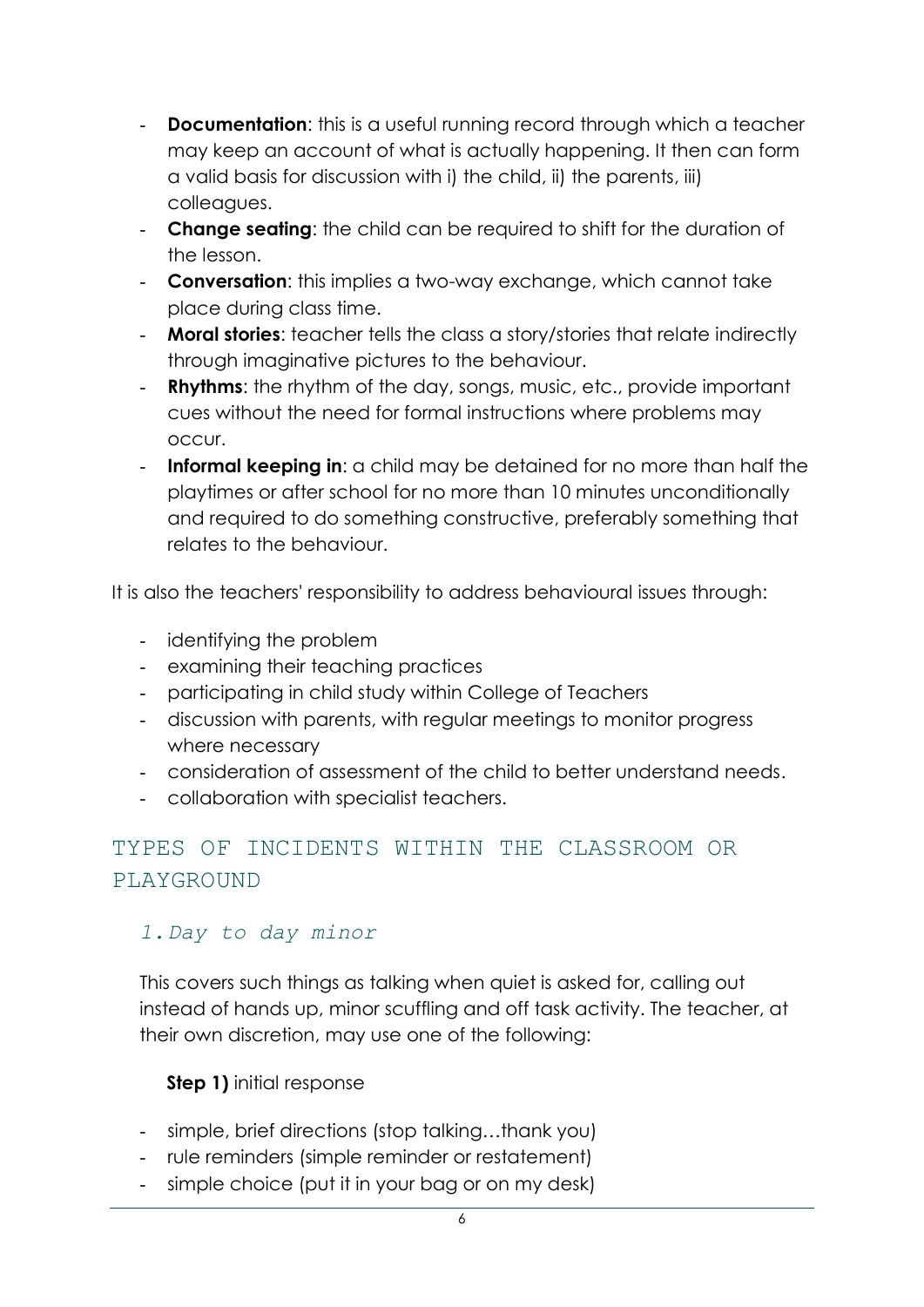- direct question (what are you doing/should you be doing?)
- redirect activity back on task.

#### **Step 2)** further misbehaviour

If the child's behaviour persists, then the teacher will make the child aware that the next step will be:

- informal withdrawal: an arrangement will be made between teachers in adjacent rooms to accept a child into another classroom for a period.

Removal for attention seeking deprives the student of an audience for the inappropriate behaviour. This action allows the class to continue with their learning. This action usually engenders in the student the awareness of missing out on working with their peers.

- inappropriate behaviour which would necessitate informal withdrawal includes:
	- i) behaviour associated with learning tasks
	- ii) behaviour which undermines the learning of others in the class
	- iii) behaviour which is unsafe to themselves or others
	- iv) behaviour which is disrespectful (bad manners, offensive language)
	- v) behaviour arising from emotional upset.

#### *2.Serious misbehaviour*

If the behaviour still occurs or escalates after several informal withdrawals, or the teacher deems the behaviour is of a severe nature such as a violent act, the child will be formally withdrawn from the class for a time.

### **Step 1)** Formal Withdrawal:

For a single block (i.e. between plays) or up to a whole day, to a place isolated from contact with peers. A child in this situation will also be supervised during break times and be provided with work to go on with. This is an effective method for immediate resolution of a serious situation. It can be used as early intervention if an extraordinary situation arises, especially if safety is at risk. Generally, it would be used only after a range of previous strategies have been used without effect, or for chronic misbehaviour. The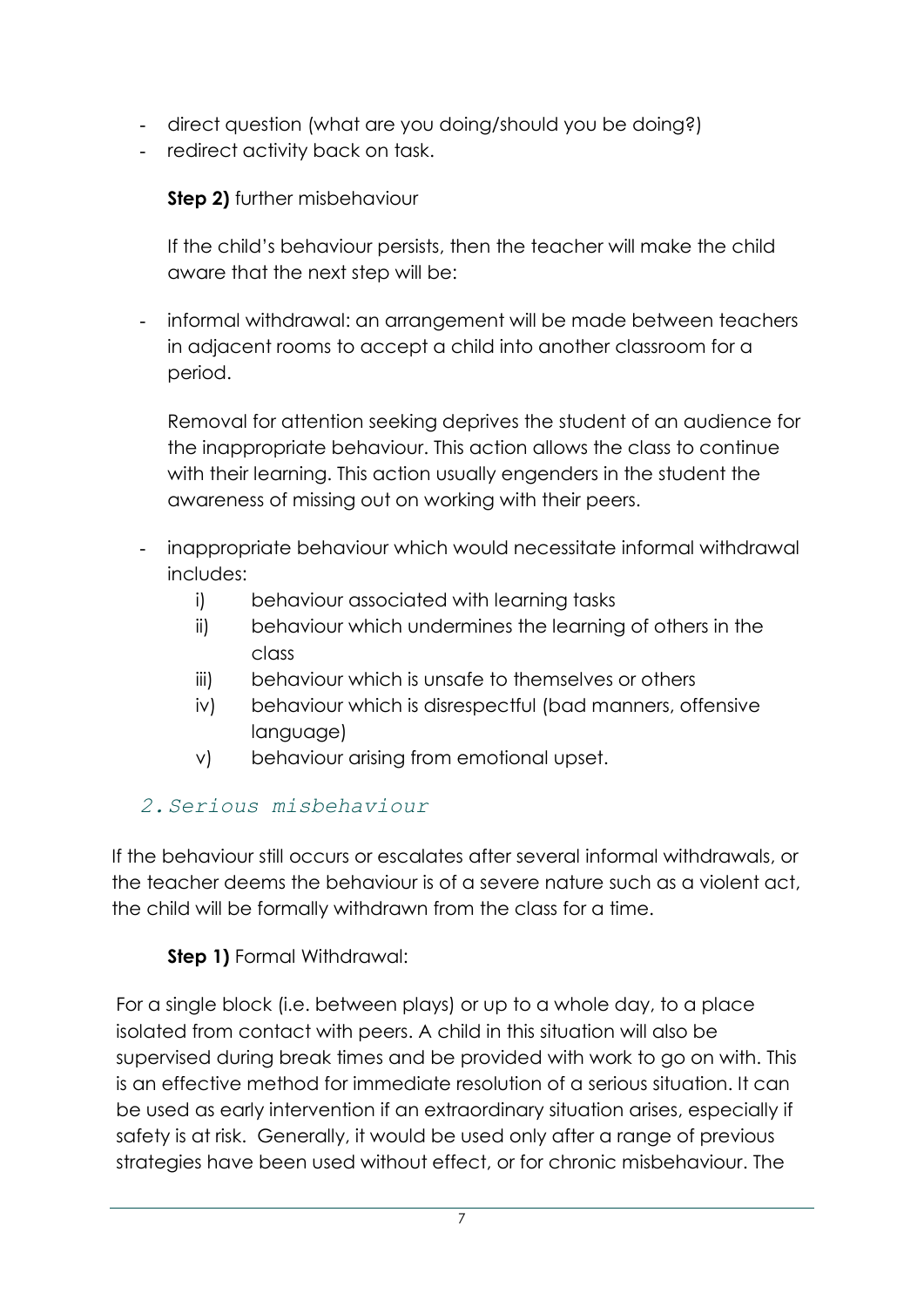intention of withdrawal is to create a positive opportunity for the class, the withdrawn pupil and the teacher to get on with their work. If formal withdrawal becomes necessary, parents will be advised and requested to attend an interview.

### *3.Dangerous/Violent Behaviour*

Where a teacher deems an incident to be a 'near-miss', serious, violent or a dangerous act, the teachers and the school's first consideration is for the safety of the child and others. See Suspension & Expulsion Policy

The child initiating the dangerous/violent behaviour will be removed from the classroom or activity and placed under safe supervision. Parents will be informed promptly, and an Incident Report recorded. Parents will be requested to attend a meeting at the earliest opportunity.

At this stage, the school may request psychological/emotional assessments. If the behaviour re-occurs, any assessments requested by the school will be mandatory and the child may be withdrawn from school pending the outcome of the assessment.

**We have a Duty of Care to all our children and staff. If a teacher deems a 'near miss', dangerous or violent behaviour occurs where other children or teachers are in danger, then the child displaying the behaviour will be sent home.**

#### *4.Unresolved behaviour outcomes*

If none of the above strategies are having a positive effect on the child's behaviour, a meeting between parents, faculty members and relevant professional consultants will be necessary. Questions will need to be asked. Is the child in the appropriate educational setting? Are the school's educational philosophy and its management policies supported in the home?

## Further Strategies

Where appropriate, the development and implementation of an Individualized Learning Plan in consultation with the child's parents and other professionals may be devised. At times, when appropriate, the child may also be involved in the development of an Individualized Learning program.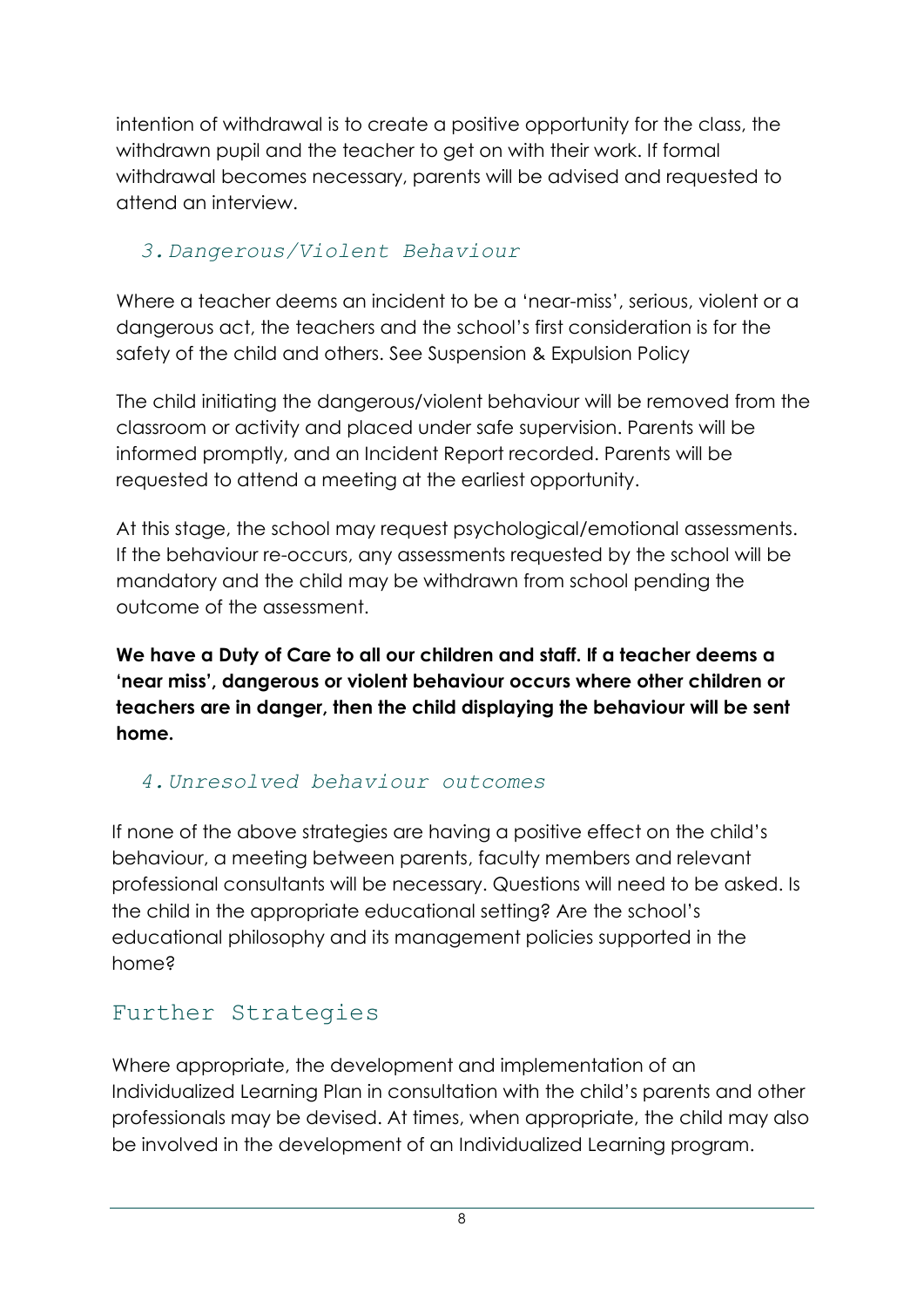## Inappropriate Discipline

If anyone believes they have observed staff members engaging in inappropriate discipline practices, they should make a written record of observation and notify the Chair of the College of Teachers or the School Carer.

## Complaints

If a parent is dissatisfied with the discipline outcome arising from their child's behaviour, a concern may be raised directly with the teacher involved or the School Carer, or the complaint may be raised through the schools Formal Complaints Form and addressed to the Chair of the College of Teachers. See Complaints & Communication Process and Complaints Handling Policy for further information.

## Parental Support for the Child in the Classroom

The support by the parents for the child in school naturally plays a vital role in the student's all-round development through the school years.

- The child should come to school well rested and nourished so as to be able to take part enthusiastically and deeply into schoolwork. A tired, listless child will have difficulty in meeting the demands of the school day and this may lead to behavioural difficulties.
- The child should come to school punctually. Late arrival at school and starting the day without the foundation of the shared morning verse or even parts of the Main Lesson, if too frequent, can cause a disconnection with school work.
- The child should come to school wearing neat, weather appropriate, comfortable clothing, suitable for free and easy movement. Plain coloured clothes without black or commercial logos is preferred. Children who are too concerned with 'fashionable dress,' jewellery, trinkets and toys may cause distraction for themselves or others.
- An understanding of the Steiner curriculum and the ways it meets the needs of the developing child assists class work.
- Close collaboration between parents and teachers to more fully support their child's behaviour.